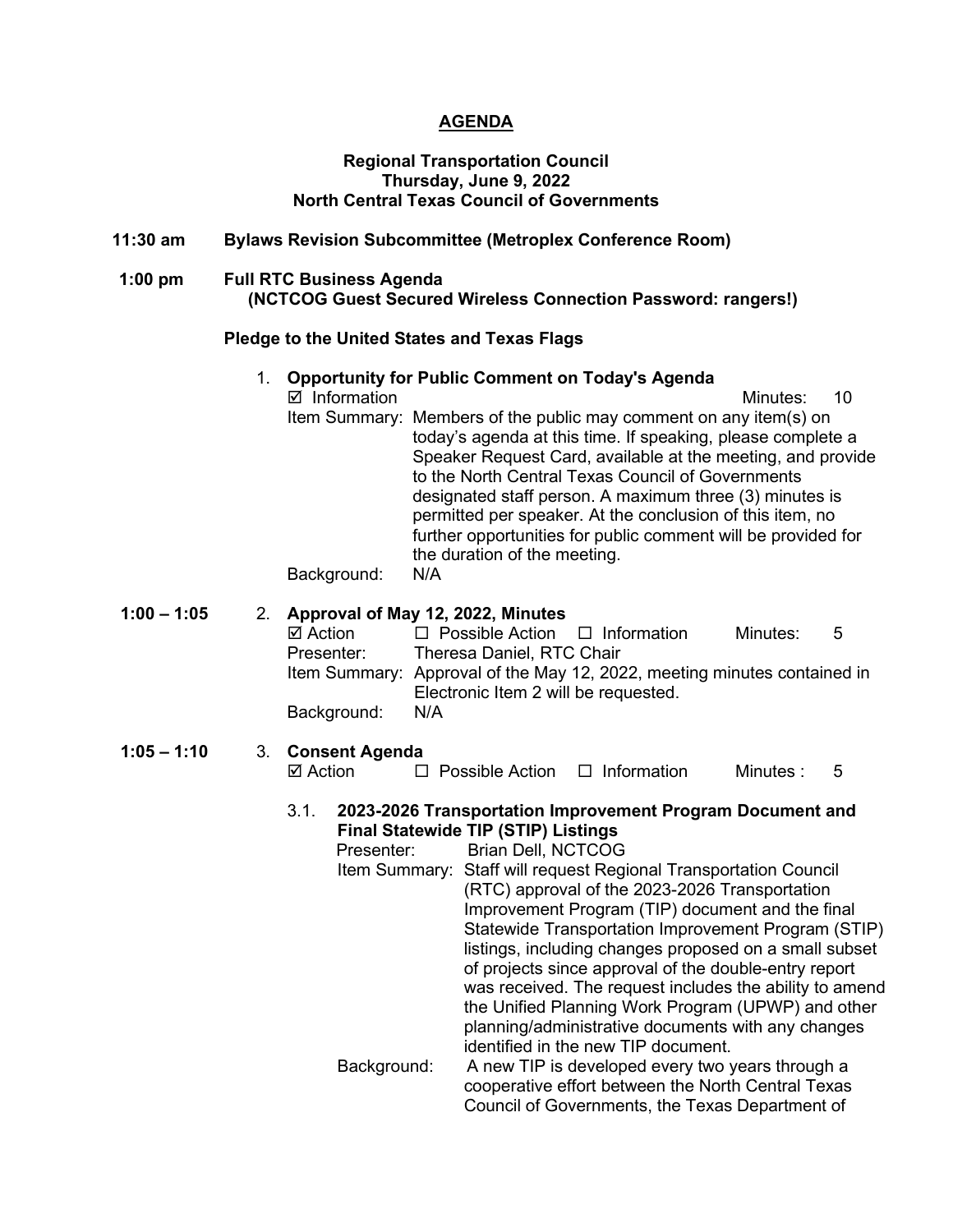Transportation (TxDOT), local governments, and transportation authorities. The TIP is a staged, multiyear listing of transportation projects with committed funding from federal, State, and local sources within the Dallas-Fort Worth Metropolitan Area. Electronic Item 3.1.1 contains an overview of the TIP development process and schedule. The 2023-2026 TIP document and final STIP listings are available at the following link: [https://www.nctcog.org/trans/funds/tip/transportation](https://www.nctcog.org/trans/funds/tip/transportation-improvement-program/2023-2026tip)[improvement-program/2023-2026tip.](https://www.nctcog.org/trans/funds/tip/transportation-improvement-program/2023-2026tip) The resolution contained in Electronic Item 3.1.2 affirms the RTC's approval of the 2023-2026 TIP listings and will be used to transmit the document to TxDOT. Electronic Item 3.1.3 contains a series of changes proposed on projects since the approval of the double-entry report at the May RTC 2022 meeting.

Performance Measure(s) Addressed: Roadway, Transit

#### 3.2. **Air Quality Funding Recommendations Related to the Environmental Protection Agency (EPA) National Clean Diesel Funding Assistance Program**

| Presenter:    | Jason Brown, NCTCOG                                        |
|---------------|------------------------------------------------------------|
| Item Summary: | Staff will request Regional Transportation Council         |
|               | approval of funding recommendations for the North          |
|               | Texas Clean Diesel Project 2021 Call for Projects.         |
| Background:   | The North Central Texas Council of Governments             |
|               | opened the North Texas Clean Diesel Project 2021           |
|               | Call for Projects (CFP) through an Environmental           |
|               | <b>Protection Agency National Clean Diesel Funding</b>     |
|               | Assistance Program award. The CFP award grants             |
|               | funds for replacements of nonroad diesel vehicles and      |
|               | engines, nonroad diesel equipment, diesel transport        |
|               | refrigeration unit trailers, diesel drayage trucks,        |
|               | locomotive engines, and locomotive shore power             |
|               | installation in North Central Texas. Three applications    |
|               | were received by the CFP deadline of April 15, 2022.       |
|               | Staff completed review, quantified emissions, and          |
|               | developed project funding recommendations. This            |
|               | initiative is an extension of clean vehicle efforts listed |
|               | as Weight of Evidence in the current State                 |
|               | Implementation Plan. Electronic Item 3.2.1 provides an     |
|               | overview of the call for projects and staff                |
|               | recommendations. Electronic Item 3.2.2 provides            |
|               | detailed project listings.                                 |

Performance Measure(s) Addressed: Air Quality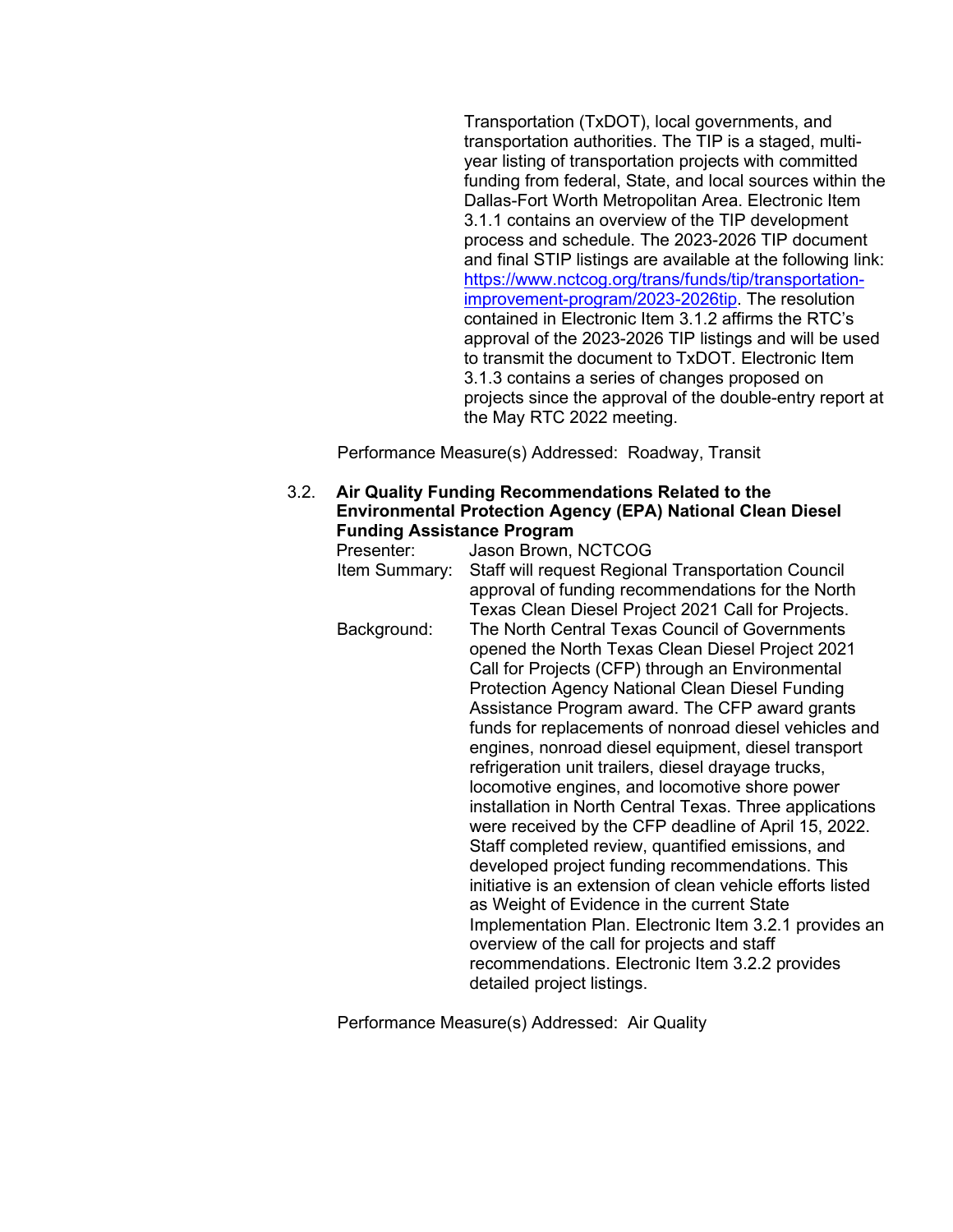### 3.3. **Endorsement of Western Subregion Transit Partnership**

| Michael Morris, NCTCOG                                   |
|----------------------------------------------------------|
| The Regional Transportation Council approved             |
| Electronic Item 3.3 on transit partnerships that permits |
| a path forward for the East Lancaster corridor to be     |
| submitted for federal Discretionary funds.               |
| Electronic Item 3.3 presents the funding allocation for  |
| the extension of passenger rail into the Fort Worth      |
| hospital district and the construction of the Trinity    |
| Lakes Station. The City of Fort Worth is proceeding      |
| with Katy Lofts without Regional Transportation          |
| Council funds. A minor adjustment to the                 |
| IH 35W Guaranteed Transit Program is included in the     |
| approval request. Again, the Lancaster project is        |
| requested for endorsement.                               |
|                                                          |

### **1:10 – 1:20** 4. **Orientation to Agenda/Director of Transportation Report**

| $\Box$ Action | $\Box$ Possible Action $\Box$ Information | Minutes: 10 |  |
|---------------|-------------------------------------------|-------------|--|
| Presenter:    | Michael Morris, NCTCOG                    |             |  |

- 1. Certification of the Regional Transportation Council in 2021 (FHWA/FTA): Presentation in July
- 2. RTC Bylaws Revisions Subcommittee (Meeting prior to June 9, 2022)
- 3. Haslet/Intermodal Parkway "L" \$2.5 Change Order to Advance Completion to March 2023
- 4. TRB Report 26555/Metropolitan Planning Organizations Strategies for Future Success
- 5. IH 635/IH35 Wishbone Connector Revenue Share (Electronic Item 4.1, Electronic Item 4.2, Electronic Item 4.3)
- 6. Status Report on Federal Highway Administration Alternative Fuel Corridors and the Bipartisan Infrastructure Law: Texas Department of Transportation's feedback deadline date of May 15, 2022, extended to June 15, 2022
- 7. 2022 WTS Innovative Transportation Solutions Award Winner: DFW High-Speed Transportation Connections Study (Electronic Item 4.4)
- 8. Progress North Texas (Handout)
- 9. Air Quality Funding Opportunities for Vehicles [\(www.nctcog.org/aqfunding\)](https://nam12.safelinks.protection.outlook.com/?url=http%3A%2F%2Fwww.nctcog.org%2Faqfunding&data=05%7C01%7CTStehling%40nctcog.org%7C9690ee0eefd44dc2902508da435c039d%7C2f5e7ebc22b04fbe934caabddb4e29b1%7C0%7C0%7C637896359720317324%7CUnknown%7CTWFpbGZsb3d8eyJWIjoiMC4wLjAwMDAiLCJQIjoiV2luMzIiLCJBTiI6Ik1haWwiLCJXVCI6Mn0%3D%7C3000%7C%7C%7C&sdata=1CqvQX%2BDkIQ8XAEM%2FlluDVrgL%2F4N0p%2BZp%2BOuuJzC9ww%3D&reserved=0)
- 10. Dallas-Fort Worth Clean Cities Events [\(www.dfwcleancities.org\)](http://www.dfwcleancities.org/)
- 11. Status Report on Texas Volkswagen Environmental Mitigation Program Funding (Electronic Item 4.5)
- 12. 2022 Ozone Season Update (Electronic Item 4.6)
- 13. May Public Meeting Minutes (Electronic Item 4.7)
- 14. June Public Meeting Notice (Electronic Item 4.8)
- 15. Public Comments Report (Electronic Item 4.9)
- 16. Recent Correspondence (Electronic Item 4.10)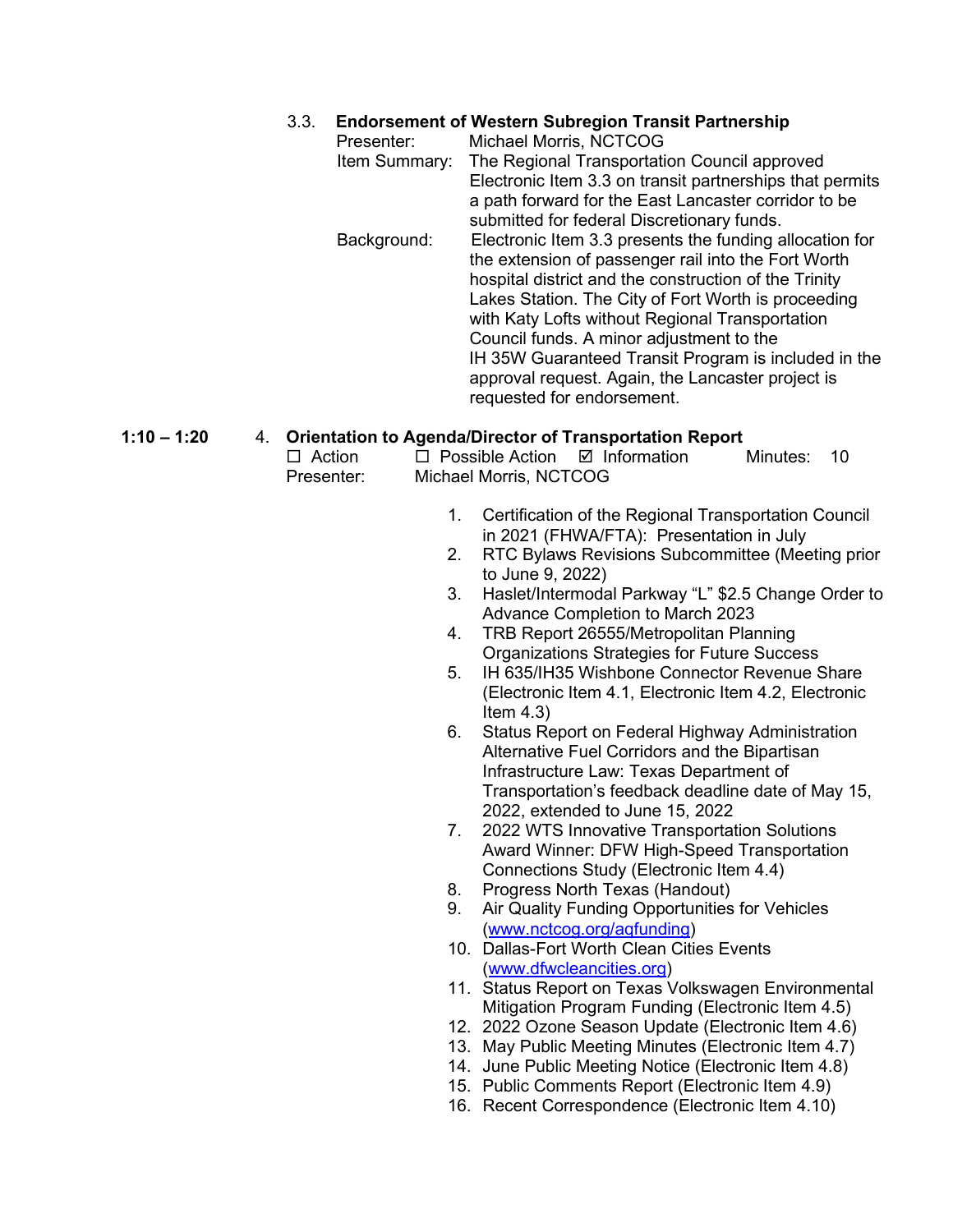- 17. Recent News Articles (Electronic Item 4.11)
- 18. Recent Press Releases (Electronic Item 4.12)
- 19. Upcoming Regional Sidewalk Inventory

# **1:20 – 1:40** 5. **Mobility 2045 Update and Transportation Conformity**

- $\Box$  Possible Action  $\Box$  Information Minutes: 20 Presenters: Brendon Wheeler and Chris Klaus, NCTCOG Item Summary: A resolution by the Regional Transportation Council adopting Mobility 2045: The Metropolitan Transportation Plan for North Central Texas – 2022 Update and approving corresponding 2022 Transportation Conformity results will be requested. Staff will present a brief overview of recent efforts and draft conformity analysis results. Staff will present information regarding:
	- Public comments received
	- Schedule for completion
	- The draft Mobility 2045 Update final document, including:
		- Roadway recommendations
			- Arterial recommendations
			- Public transportation recommendations
			- Freight and aviation recommendations
			- Sustainable development recommendations
			- Nonmotorized transportation recommendations
			- Transportation programs
			- Transportation policies

 The draft Mobility 2045 Update final document and the policy, program, and project recommendations are identified graphically and in tabular format at [www.nctcog.org/PlanInProgress.](http://www.nctcog.org/PlanInProgress) The draft resolution is included as Electronic Item 5.1. Draft project listings and a comprehensive list of public comments received is available as Electronic Items 5.2 and 5.3, respectively. Additional details are provided in Electronic Item 5.4. Background: The last comprehensive update of the Metropolitan Transportation Plan (MTP) occurred in 2018 with the adoption of Mobility 2045. Staff have continued comprehensive and coordinated MTP development with a variety of efforts, refining policy, program, and project recommendations for the 2022 Update. Financial constraint requirements and all federal nondiscrimination requirements are met by the recommendations in this 2022 Update to Mobility 2045. The Clean Air Act (CAA) requires Metropolitan Planning Organizations to perform an air quality analysis when a new Metropolitan Transportation Plan is developed to ensure the multimodal transportation system complies with applicable Motor Vehicle Emission Budgets (MVEB) established for the region. Per the CAA, staff has conducted a successful analysis for the required MVEB analysis year (2023), the MTP horizon year (2045), and interim years (2026 and 2036).

Performance Measure(s) Addressed: Air Quality, Roadway, Transit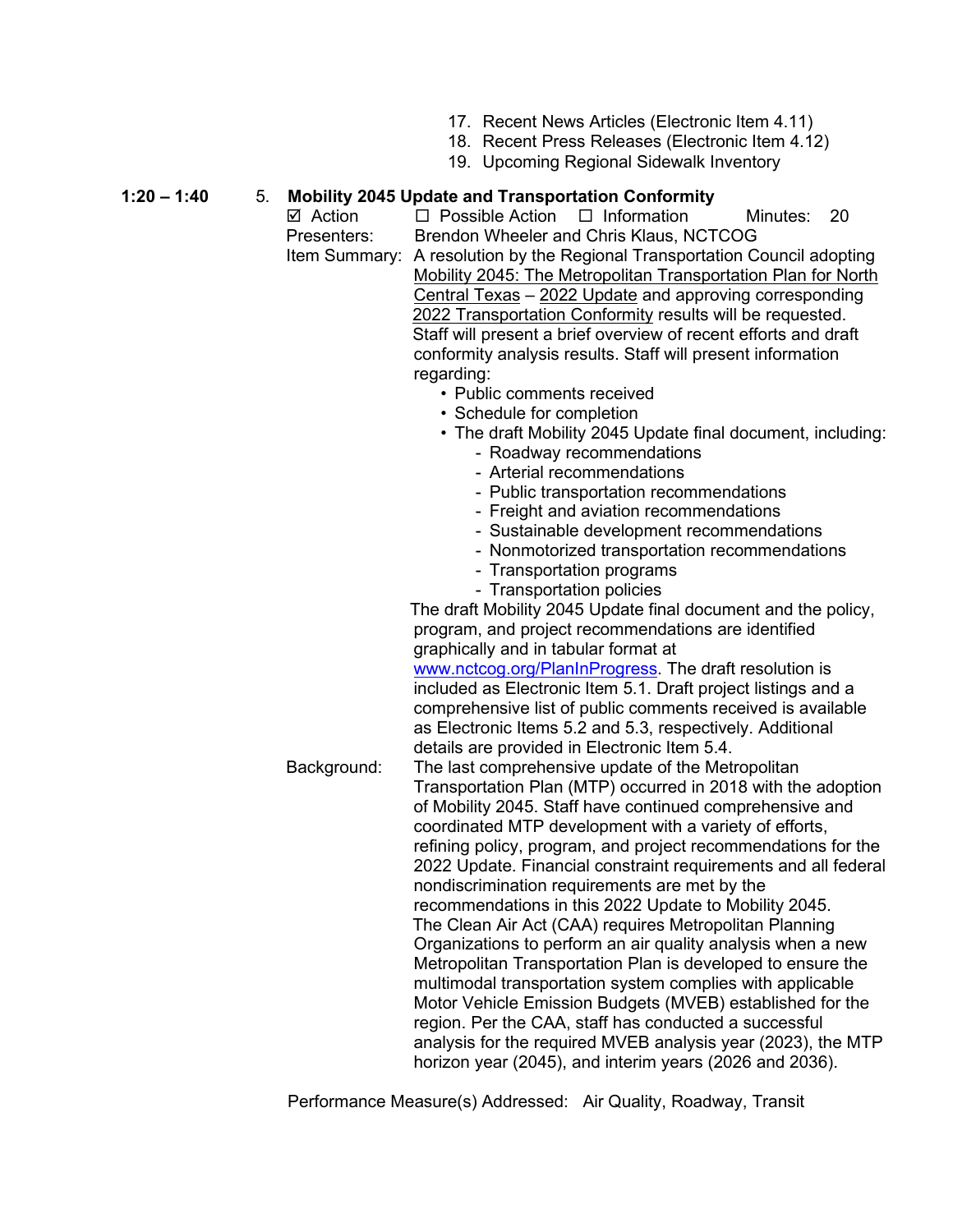# **1:40 – 1:45** 6. **Dallas-Fort Worth Regional East/West Funding Distribution –**

**Infrastructure Investment and Jobs Act**

|                                                            | IIIII ASU UCLUI 6 IIIV 63UII 61IU AND ACL                        |  |          |   |  |
|------------------------------------------------------------|------------------------------------------------------------------|--|----------|---|--|
| ☑ Action                                                   | $\Box$ Possible Action $\Box$ Information                        |  | Minutes: | 5 |  |
| Presenter:                                                 | Brian Dell, NCTCOG                                               |  |          |   |  |
| Item Summary:                                              | Staff will request Regional Transportation Council (RTC)         |  |          |   |  |
|                                                            | approval of proposed updates to the funding distributions        |  |          |   |  |
|                                                            | between the Eastern (Dallas and Paris Districts) and Western     |  |          |   |  |
|                                                            | (Fort Worth District) subregions.                                |  |          |   |  |
| Background:                                                | The RTC selects projects to be funded with Congestion            |  |          |   |  |
|                                                            | Mitigation and Air Quality Improvement Program (CMAQ) and        |  |          |   |  |
|                                                            | Surface Transportation Block Grant Program (STBG) funds.         |  |          |   |  |
|                                                            | To ensure equity within the region, once these funds are         |  |          |   |  |
|                                                            | distributed by the Texas Department of Transportation            |  |          |   |  |
|                                                            | (TxDOT), the RTC seeks to program funding to the eastern         |  |          |   |  |
|                                                            | and western subregions based on the proportion of each           |  |          |   |  |
|                                                            | area's emissions, demographics, and activity. The RTC re-        |  |          |   |  |
|                                                            | evaluates the funding distribution after each new                |  |          |   |  |
|                                                            | transportation funding bill is approved by the US Congress.      |  |          |   |  |
| The Infrastructure Investment & Jobs Act (IIJA) was signed |                                                                  |  |          |   |  |
|                                                            | into law in November 2021, so staff has initiated the process    |  |          |   |  |
|                                                            | to update the region's funding splits. Based on updated inputs   |  |          |   |  |
|                                                            | (e.g., demographics, emissions), adjustments to both             |  |          |   |  |
|                                                            | percentages are being proposed. Electronic Item 6 provides       |  |          |   |  |
|                                                            | additional information on the process for establishing the split |  |          |   |  |
|                                                            | and the proposed new splits for both mobility and air quality    |  |          |   |  |
|                                                            | funds.                                                           |  |          |   |  |

Performance Measure(s) Addressed: Roadway, Transit

#### **1:45 – 1:55** 7. **Funding Recommendations for the Electric Vehicle Charging Station Call for Projects**

| ⊠ Action      | $\Box$ Possible Action $\Box$ Information                     |  | Minutes:<br>10                                                    |  |
|---------------|---------------------------------------------------------------|--|-------------------------------------------------------------------|--|
| Presenters:   | Lori Clark, NCTCOG                                            |  |                                                                   |  |
|               |                                                               |  |                                                                   |  |
| Item Summary: |                                                               |  | Staff will request Regional Transportation Council approval of    |  |
|               |                                                               |  | funding recommendations for the Electric Vehicle Charging         |  |
|               | Station Call for Projects (CFP).                              |  |                                                                   |  |
| Background:   | The North Central Texas Council of Governments (NCTCOG)       |  |                                                                   |  |
|               |                                                               |  | opened the Electric Vehicle Charging Station CFP in March         |  |
|               |                                                               |  | 2022 with Congestion Mitigation and Air Quality Improvement       |  |
|               |                                                               |  | Program funds. This CFP awards funding for the purchase           |  |
|               |                                                               |  | and installation of publicly accessible Level 2 or Direct Current |  |
|               |                                                               |  | Fast Charge (DCFC) electric vehicle charging stations. This       |  |
|               |                                                               |  | initiative helps advance adoption of electric vehicles, both      |  |
|               | among public sector fleets and the general public, and reduce |  |                                                                   |  |
|               |                                                               |  | tailpipe emissions of ozone precursors. Eleven applications       |  |
|               |                                                               |  | were received by the CFP deadline of April 22, 2022. Staff has    |  |
|               |                                                               |  |                                                                   |  |
|               | completed review and developed project funding                |  |                                                                   |  |
|               |                                                               |  | recommendations. Expansion of electric vehicle adoption is        |  |
|               |                                                               |  | incorporated as part of the Weight of Evidence in the latest      |  |
|               | approved Dallas-Fort Worth State Implementation Plan.         |  |                                                                   |  |
|               | Electronic Item 7.1 provides an overview of the call for      |  |                                                                   |  |
|               |                                                               |  |                                                                   |  |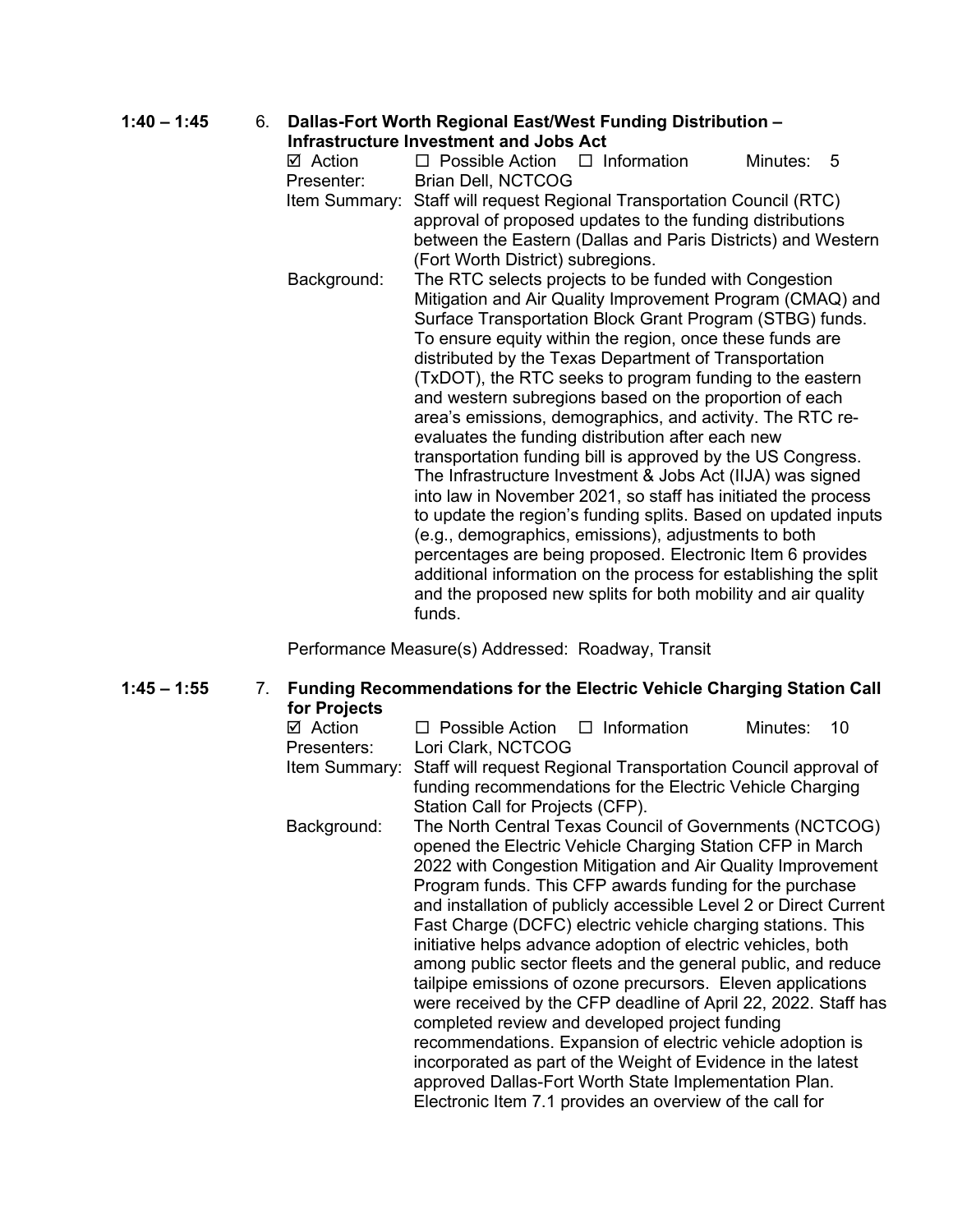projects and staff recommendations. Electronic Item 7.2 provides detailed project listings.

Performance Measure(s) Addressed: Air Quality

## **1:55 – 2:05** 8. **Status Report on FHWA Alternative Fuel Corridors and the Bipartisan Infrastructure Law**

 $\Box$  Action  $\Box$  Possible Action  $\Box$  Information Minutes: 10 Presenter: Lori Clark, NCTCOG Item Summary: Staff will provide an update on the Federal Highway Administration's (FHWA) Alternative Fuel Corridor program, new funding allocated through the Bipartisan Infrastructure Law (BIL), and potential opportunities for the NCTCOG region. Background: Alternative Fuel Corridors are designated by FHWA and are part of a national network of roadways that provide sufficient alternative fuel and charging facilities. Through the BIL, two new funding programs totaling \$7.5 billion for electric vehicle or alternative fuel infrastructure were established and funding eligibility is now associated with corridor designation. Programs include the National Electric Vehicle Infrastructure (NEVI) Formula Program and the Grants for Charging and Fueling Infrastructure for Corridors and Communities. The Texas Department of Transportation is currently drafting a plan for use of funds from the NEVI Formula Program and is seeking public input. NCTCOG has several initiatives underway to help capitalize on these opportunities. Electronic Item 8 provides additional details.

Performance Measure(s) Addressed: Air Quality

### **2:05 – 2:10** 9. **Upcoming FY2022 BIL Discretionary Grant Programs – Project Slotting Coordination**  $\Box$  Action  $\Box$  Possible Action  $\Box$  Information Minutes: 5 Presenter: Jeff Neal, NCTCOG Item Summary: Staff will brief the Council on available details, as well as project coordination and development strategies, concerning Bipartisan Infrastructure Law (BIL) Discretionary Grant Programs with Notices of Funding Opportunity (NOFOs) soon to be released. Background: Many new discretionary grant programs will be provided under BIL, with NCTCOG and its local government partners eligible to apply for over 20 of those programs. While some programs are devoted to specific purposes and project types, other programs may have compatibility where certain projects could be effective candidates in multiple instances. To maximize the region's competitiveness, improve collective responsiveness to increased opportunities, and further streamline delivery of needed projects among all types, staff is continuing to develop a conceptual framework for a comprehensive strategic evaluation matrix encompassing characteristics of all existing and pending BIL discretionary grant programs. With feedback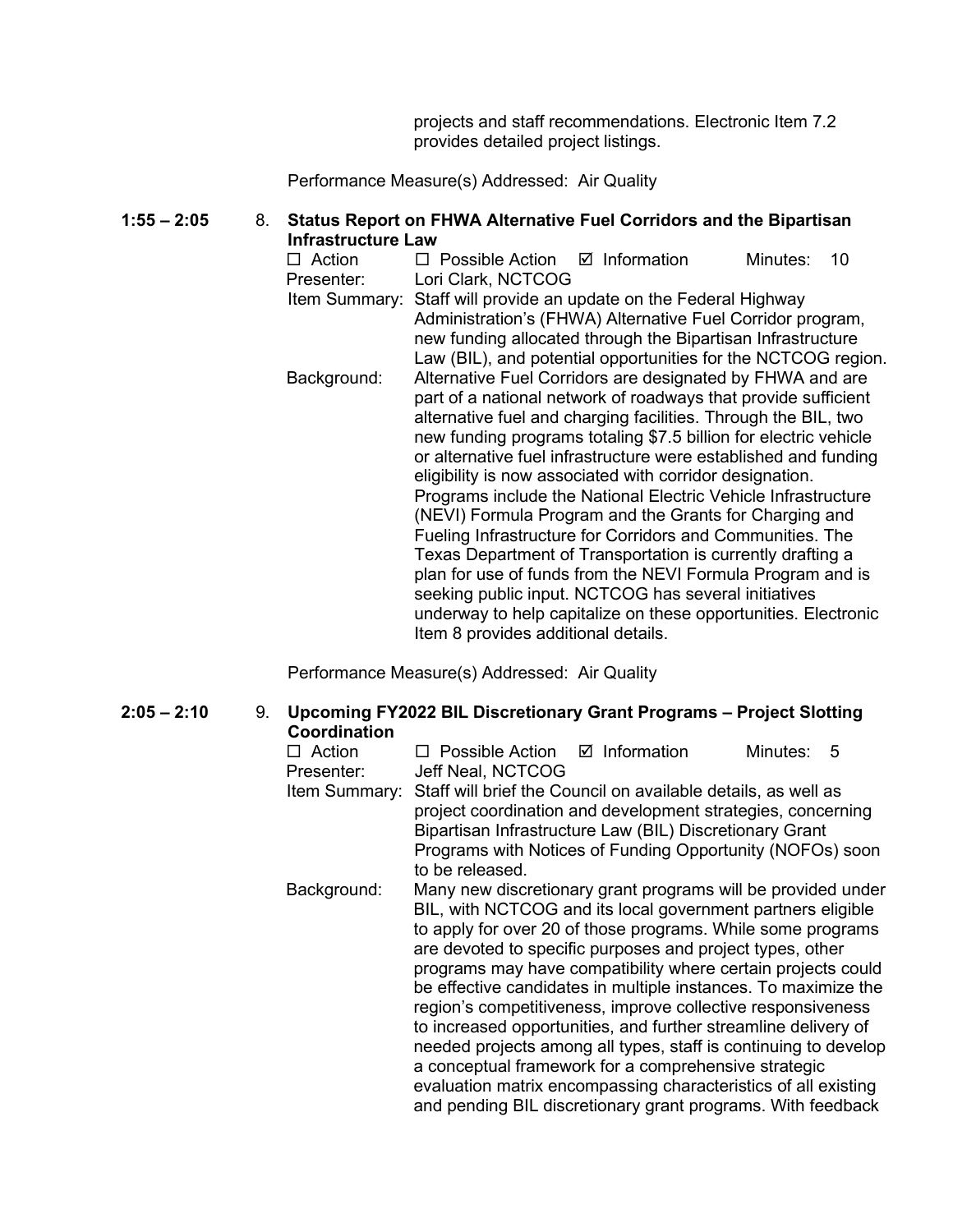and collaboration from the RTC and other partners, the objective for this tool will be a more informative, effective, efficient, and proactive process for screening and selecting projects in advance of each BIL competitive opportunity, enabling enhanced chances for future funding to be awarded to the region. Staff will outline progress in developing this tool, highlight the anticipated schedule and points of contact for upcoming NOFOs, and discuss additional project slotting coordination and development strategies. Electronic Item 9 provides background information discussed during last month's STTC meeting.

Performance Measure(s) Addressed: Roadway, Safety

### **2:10 – 2:20** 10. **Environmental Score Card**

| $\Box$ Action | $\Box$ Possible Action $\Box$ Information                |                                                                  | Minutes:<br>-10 |  |  |
|---------------|----------------------------------------------------------|------------------------------------------------------------------|-----------------|--|--|
| Presenter:    | Chris Klaus, NCTCOG                                      |                                                                  |                 |  |  |
| Item Summary: | At the request of Regional Transportation Council Chair, |                                                                  |                 |  |  |
|               |                                                          | Theresa Daniel, staff will provide information on                |                 |  |  |
|               |                                                          | environmental efforts currently ongoing and future               |                 |  |  |
|               | opportunities.                                           |                                                                  |                 |  |  |
| Background:   |                                                          | As environmental considerations are increasingly integrated      |                 |  |  |
|               |                                                          | into traditional transportation planning, a summary of           |                 |  |  |
|               |                                                          | environmental stewardship efforts will be highlighted, along     |                 |  |  |
|               |                                                          | with indicators measuring the state of impact. This outlook will |                 |  |  |
|               | aid in the summer's Fiscal Year 2024-2026 Management &   |                                                                  |                 |  |  |
|               |                                                          | Operations, Regional Air Quality, and Safety Funding             |                 |  |  |
|               |                                                          | Program. More details can be found in Electronic Item 10.        |                 |  |  |

Performance Measure(s) Addressed: Air Quality

### **2:20 – 2:30** 11. **Election of Regional Transportation Council Officers**

| ⊠ Action    | $\Box$ Possible Action $\Box$ Information                                    |                                             | Minutes: | 10 |  |  |
|-------------|------------------------------------------------------------------------------|---------------------------------------------|----------|----|--|--|
| Presenter:  | Ron Jensen, Nominating Subcommittee Chair                                    |                                             |          |    |  |  |
|             | Item Summary: Approval of Regional Transportation Council (RTC) officers for |                                             |          |    |  |  |
|             |                                                                              | the next 12-month period will be requested. |          |    |  |  |
| Background: | According to the RTC Bylaws and Operating Procedures, the                    |                                             |          |    |  |  |
|             | officers of RTC are elected to serve for a term of one year. The             |                                             |          |    |  |  |
|             | Nominating Subcommittee is charged with providing a slate of                 |                                             |          |    |  |  |
|             | officers to the full Council for consideration in June of each               |                                             |          |    |  |  |
|             | year. The Nominating Subcommittee is tasked with confirming                  |                                             |          |    |  |  |
|             | that the current Vice Chair should move up to the office of                  |                                             |          |    |  |  |
|             | Chair and nominate a new Vice Chair and Secretary. The                       |                                             |          |    |  |  |
|             | Nominating Subcommittee, in its deliberations, shall address                 |                                             |          |    |  |  |
|             | issues of diversity, including sensitivity to gender, ethnicity,             |                                             |          |    |  |  |
|             | and geography in its recommendations. Officers shall be                      |                                             |          |    |  |  |
|             | elected public officials appointed by and from the governing                 |                                             |          |    |  |  |
|             | body of the member government. The slate of officers shall                   |                                             |          |    |  |  |
|             | reflect leadership in rough proportion to the revenue                        |                                             |          |    |  |  |
|             | distribution between the Eastern and Western Subregions.                     |                                             |          |    |  |  |
|             | This will not be measured on a year-to-year basis but will be                |                                             |          |    |  |  |
|             |                                                                              |                                             |          |    |  |  |